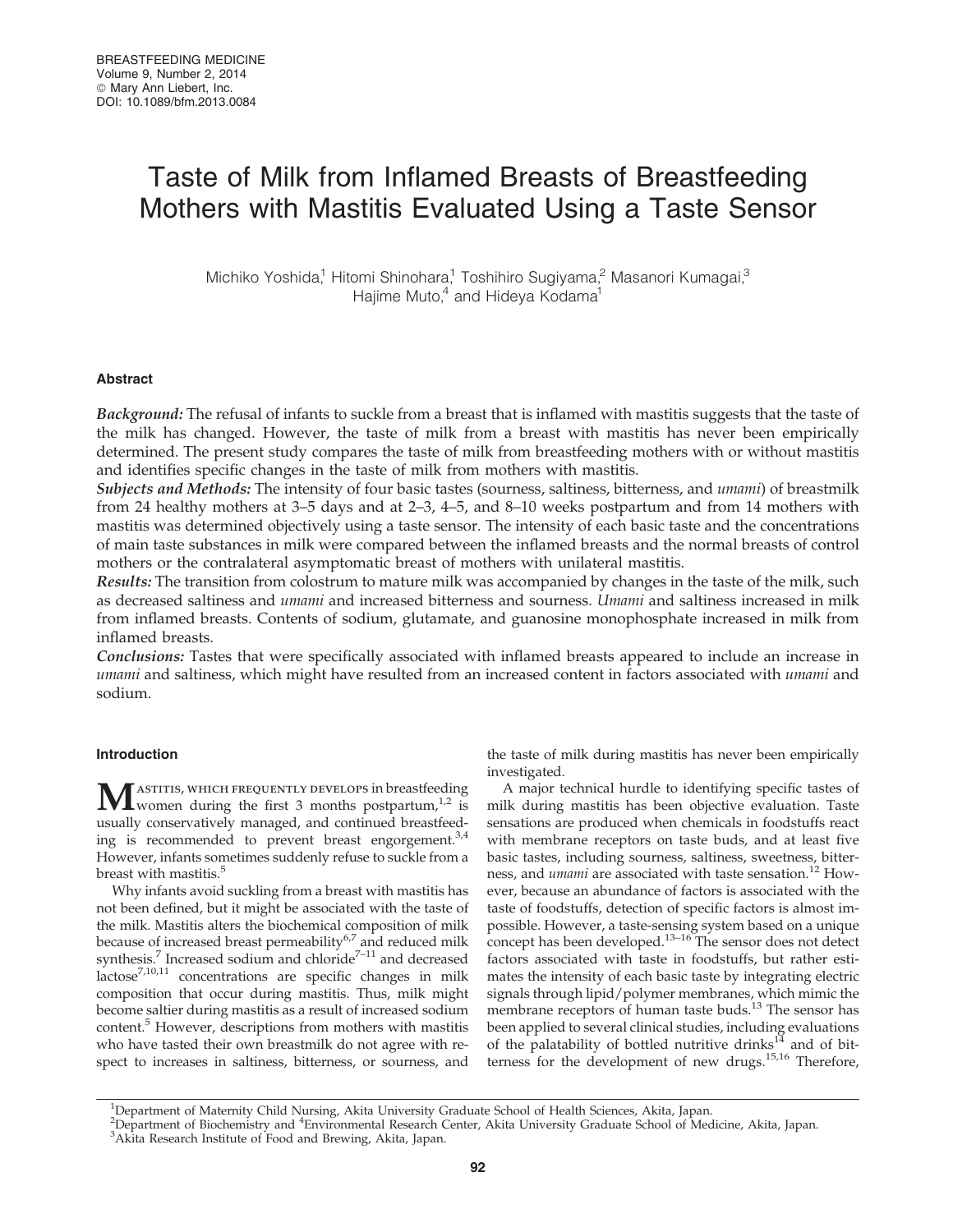specific milk tastes during mastitis could be quantified and identified.

The present study objectively evaluates the taste of milk during early lactation using a test sensor to identify changes during mastitis. We also estimated correlations between some factors associated with taste and the basic taste of milk, which might explain why infants sometimes refuse to suckle from a breast that is inflamed because of mastitis.

## Materials and Methods

#### Participants and sample collections

We determined reference ranges of each basic taste in milk during early lactation in mothers who delivered normally at a private prenatal clinic (controls). The eligibility criteria included the full-term delivery of a singleton without obstetric, medical, or psychiatric complications. Mothers who consumed alcohol and/or smoked were excluded. Thus, 12 primiparous and 12 multiparous mothers with a mean age of 29.8 (range, 23–36) years participated in this study. The mothers donated milk from both breasts with the help of a midwife at a clinic on 3–5 days postpartum and, thereafter, collected milk at home between 2 to 3, 4 to 5, and 8 to 10 weeks postpartum. The mothers reported any breast symptoms that were present at each sampling time. Foremilk  $(>10 \text{ mL})$ samples were separately collected from each breast and immediately frozen at the hospital or at home for subsequent transportation on dry ice to our laboratory, where they were stored at  $-80^{\circ}$ C.

Breastmilk samples were similarly collected during the same study period from mothers who attended the clinic for treatment of lactation mastitis within 3 months postpartum. Mastitis was diagnosed as local breast redness, warmth, swelling, and pain observed by midwives at the clinic. Eight primiparous and six multiparous mothers (mean age, 28.7 years; range, 22–35 years) with mastitis donated milk for this study. The mean interval from delivery to attending the clinic due to mastitis was 6.8 (range, 1–12) weeks. The symptoms were unilateral and bilateral in 11 and three mothers, respectively. At the time of attending the clinic, all mothers had elevated body temperatures, including three with temperatures >38.0°C. The infants of 11 (78.6%) mothers with mastitis (eight mothers with unilateral mastitis and three mothers with bilateral mastitis) refused to suckle. Two infants of mothers with unilateral mastitis refused to suckle the inflamed breast only, and the other infants refused to suckle both breasts.

The Ethics Committee of Akita University Graduate School of Medicine approved the study protocol. All of the women who received written and verbal explanations about the nature of the study and ethical considerations provided written, informed consent to participate. The mothers received a few packs of disposable diapers as a token of appreciation for their participation.

# Evaluation of milk taste by a taste sensor

The intensity of each basic taste from the milk samples was evaluated using a taste sensing system model SA402B test sensor (Intelligent Sensor Technology, Inc., Atsugi, Japan). We evaluated the intensity of four of the five basic tastes because the sensor could not evaluate sweetness during the study period. The principles of the sensor have been described

in detail.<sup>13-16</sup> In brief, transducers of the sensor comprise several lipid/polymer membranes. Immersing the transducers in sample solutions alters the electrical potential of each membrane. Appropriate membranes detect patterns in potential changes generated by chemical substances that produce different tastes, whereas similar patterns are generated by chemicals producing the same taste. Patterns in potential changes obtained from samples are then converted to information about taste quality and intensity using Rev5 version 1.0.0.4 software (Intelligent Sensor Technology Inc.). The performance of the test sensing system has been validated based on ICH (International Conference on Harmonisation of Technical Requirements for Registration of Pharmaceuticals for Human Use) guideline Q2.<sup>1</sup>

Because the intensity of the basic tastes is expressed as relative values, we used a single brand of commercial bovine milk (Megamilk; Nippon Milk Community Co. Ltd., Tokyo, Japan) as the standard. Thus, negative values for basic taste mean that the intensity of the basic taste was weaker for human than for bovine milk.

The bovine standard was whole milk, in which the contents of fat and nonfat solids were within the ranges of 3.7– 4.0% and 8.5–8.8%, respectively. All samples were assayed in triplicate, and inter- and intra-assay coefficients of variability in each taste measurement were  $\langle 15\% \rangle$  and  $\langle 10\% \rangle$ , respectively.

### Biochemical analysis of factors associated with taste

The major factors, called taste substances, that produce each basic taste have been identified.<sup>12</sup> Saltiness is primarily produced by sodium ions, but other alkali metal ions also taste weakly salty. Sourness is produced by acids containing protons  $(H<sup>+</sup>)$ .<sup>18</sup> Sweetness in breastmilk is usually produced by sugars and other substances, but mostly by lactose. Umami is most frequently produced by free amino acids, including glutamate, and/or 5'-ribonucleotides such as 5'-guanosine monophosphate (5'-GMP) and 5'-inosine monophosphate,<sup>19</sup> but 5<sup>'</sup>-inosine monophosphate is apparently undetectable in human milk.<sup>20</sup> Many substances, including quinine sulfate, urea, and some metal ions, are associated with bitterness, but major contributors to bitterness in breastmilk have not been identified.

We determined the concentration of several main taste substances in groups of milk samples. The substances measured were glutamate and 5'-GMP for umami, sodium for saltiness, calcium and urea for bitterness, lactose for sweetness, and pH for sourness. We also determined concentrations of ammonia, which might not affect taste but has a very powerful and distinctive odor.

The concentrations of free amino acids, including glutamate, urea, and ammonia were determined using an amino acid analyzer (model L-8800; Hitachi, Tokyo) according to the manufacturer's instructions. The analyzer separates amino acids using ion-exchange chromatography and then detects them using a post-column ninhydrin reaction detection system. Nucleotides or sugars in milk were separated and quantified using an ion-pair, high-performance liquid chromatography system (Nihon Waters K.K., Tokyo) as described. $21$  The content of sodium or calcium in milk was determined using an inductively coupled plasma emission spectrophotometer (model iCAP 6300; Thermo Fisher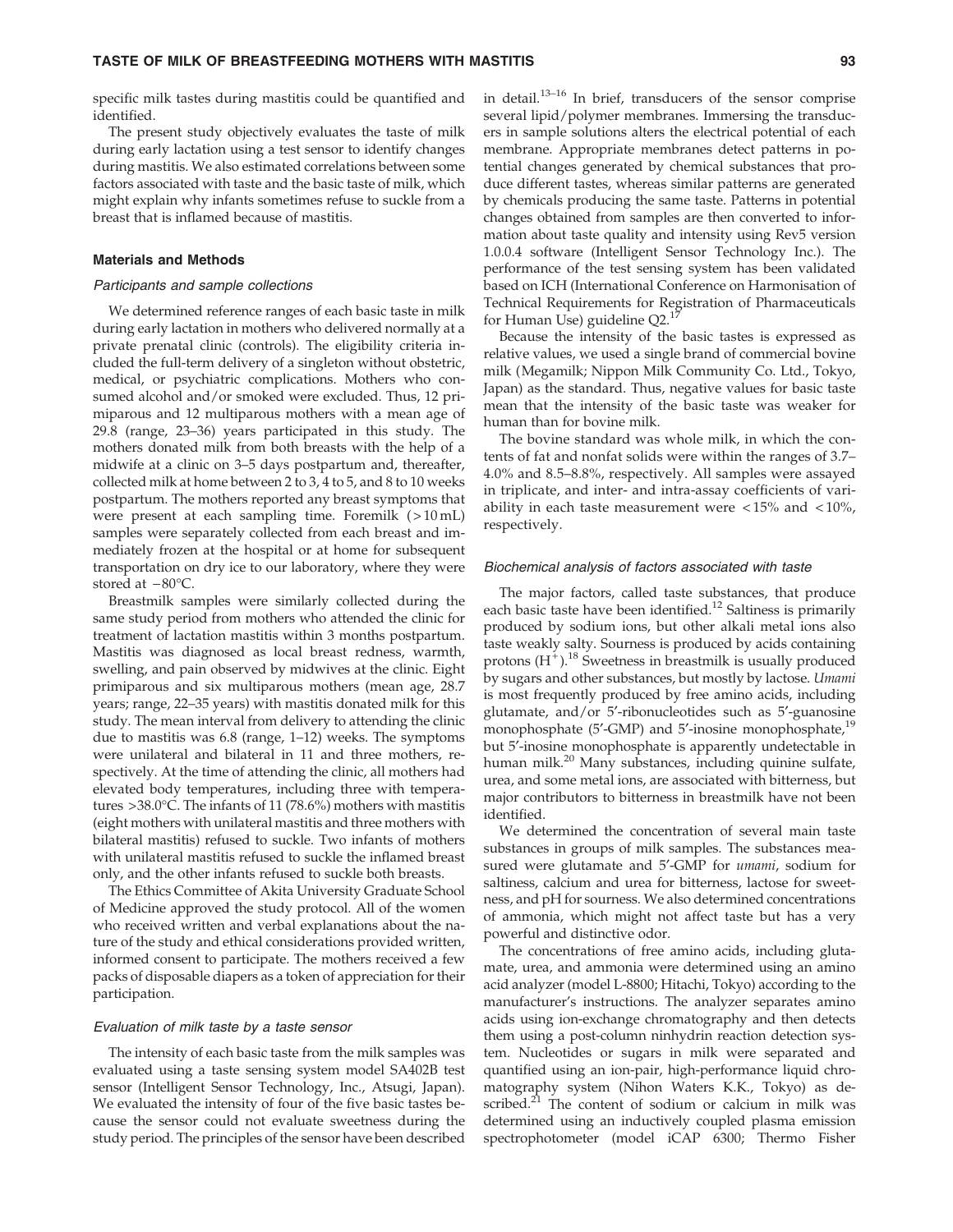Scientific K.K., Yokohama, Japan), according to the manufacturer's instructions. The pH of milk samples was determined using a pH meter with a glass electrode (model D-53; HORIBA Instruments, Kyoto, Japan). The pH of samples was immediately measured after thawing to avoid the influence of air.

# **Statistics**

Results are expressed as mean  $\pm$  SD values. The distribution of intensity of each basic taste of the milk samples was assumed to be normal according to the Kolmogorov–Smirnov test; thus we performed parametric tests. Overall differences in the means of each basic taste at different stages of lactation were assessed using the one-way repeated-measures analysis of variance. Intra-individual variability in each basic taste was assessed using interclass correlation coefficients (ICCs) between milk samples from normal breasts at 4–5 and at 8–10 weeks postpartum using a two-way mixed model.<sup>22</sup> Differences in the intensity of each basic taste and the main taste substances between milk from the inflamed breasts of mothers with mastitis and from the normal breasts of control mothers were examined using an analysis of covariance, adjusted for lactation stage (week postpartum), primiparous or not, age, and body mass index. Correlations between the concentrations of the main taste substances and the intensity of each basic taste in mature milk samples were evaluated using partial correlation analysis controlled for characteristics of the mothers. Differences in the intensity of basic tastes and concentrations of main taste substances in milk between the inflamed and contralateral asymptomatic breasts of mothers with unilateral mastitis were examined using a paired Student's t test. All data with two-sided P values were statistically analyzed using the software Statistical Package for the Biosciences (Nankodo, Tokyo). A value of  $p < 0.05$  was considered to indicate statistical significance.

#### **Results**

Table 1 shows the intensity of each basic taste of milk from normal breasts at various lactation stages. Two of the 24 mothers developed mastitis after donating milk postpartum, but samples from these mothers were included in this analysis because their symptoms were relieved by the next sampling period. Because the colinearity of the intensity of basic tastes in milk from both breasts of the same mother was very high (correlation coefficients,  $0.70-0.96$ ;  $p < 0.001$ ), only data obtained from left breasts are presented. The intensity of saltiness and umami significantly decreased, whereas that of sourness and bitterness significantly increased as the lactation stage progressed. Compared with values at 3–5 days postpartum (colostrum), saltiness, bitterness, and umami significantly changed at 2–3 weeks postpartum (transitional milk), whereas sourness significantly changed at 8–10 weeks postpartum (mature milk). The calculated ICCs for each basic taste were 0.976, 0.966, 0.630, and 0.978 for sourness, saltiness, bitterness, and umami, respectively, at both 4–5 and 8–10 weeks postpartum.

Mean intensities of basic tastes and mean concentrations of main taste substances were compared between milk samples from inflamed and normal breasts (Table 2). This comparison comprised mature milk samples from mothers with mastitis (samples within 4 weeks postpartum were excluded, and 11 samples remained for analysis) and from healthy mothers (either 4–5 or 8–10 weeks postpartum,  $n = 24$ ). The intensity of umami significantly increased in milk from inflamed breasts. Furthermore, the concentrations of taste substances in milk including glutamate, 5'-GMP, sodium, calcium, urea, and ammonia significantly differed between the inflamed and normal breasts.

Table 3 shows correlations between the intensity of each basic taste and the concentration of main taste substances in samples of mature milk determined as described above. Significant correlations were identified between sourness and lactose, between saltiness and lactose or calcium, and between bitterness and calcium (negative), urea, or pH (negative).

Table 4 compares the intensity of each basic taste and the concentrations of main taste substances in milk between the inflamed and contralateral asymptomatic breast of mothers with unilateral mastitis  $(n=11)$ . The intensity of *umami* and saltiness was significantly increased in milk from inflamed breasts. Concentrations of glutamate, 5'-GMP, and sodium significantly increased, whereas calcium concentrations significantly decreased, in milk from the inflamed breasts. The direction of changes in these substances appeared consistent with the taste changes that occurred in the inflamed breasts.

## **Discussion**

This study showed that transitions in breastmilk from colostrum to mature milk were accompanied by changes in the

|  | TABLE 1. INTENSITY OF BASIC TASTE OF MILK FROM NORMAL BREASTS AT DIFFERENT STAGES OF LACTATION $(N=24)$ |  |  |  |
|--|---------------------------------------------------------------------------------------------------------|--|--|--|
|--|---------------------------------------------------------------------------------------------------------|--|--|--|

|                                                     | Postpartum                                                                                                          |                                                                             |                                                                            |                                                                              |                                                               |
|-----------------------------------------------------|---------------------------------------------------------------------------------------------------------------------|-----------------------------------------------------------------------------|----------------------------------------------------------------------------|------------------------------------------------------------------------------|---------------------------------------------------------------|
|                                                     | $4 - 5$ days                                                                                                        | $2-3$ weeks                                                                 | $4-5$ weeks                                                                | 8–10 weeks                                                                   | $F(p)^a$                                                      |
| Sourness<br>Saltiness<br><b>Bitterness</b><br>Umami | $2.36 \pm 3.02^b$<br>$-6.44 \pm 2.53$ <sup>c</sup><br>$1.22 \pm 1.28$ <sup>c</sup><br>$-0.47 \pm 1.28$ <sup>d</sup> | $2.84 \pm 3.15$<br>$-7.71 \pm 2.36$<br>$3.17 \pm 1.59$<br>$-0.79 \pm 1.720$ | $3.11 \pm 3.50$<br>$-8.07 \pm 2.48$<br>$3.39 \pm 1.49$<br>$-0.99 \pm 1.35$ | $3.31 \pm 3.47$<br>$-8.09 \pm 2.44$<br>$2.32 \pm 1.25^e$<br>$-0.87 \pm 1.44$ | 4.05(0.005)<br>14.41 (0.000)<br>19.84 (0.000)<br>10.25(0.000) |

Data are mean  $\pm$  SD values.

<sup>a</sup>By one-way repeated-measures analysis of variance. Group differences were evaluated by Bonferroni's multiple comparison test.

 $\frac{e_p}{2}$  < 0.05 versus 2–3 weeks;  $p$  < 0.01 versus 4–5 weeks.

 $\frac{b}{r}$  < 0.05 versus 8–10 weeks.  $\epsilon_p$  < 0.01 versus 2–3, 4–5, and 8–10 weeks.

 $dp$  < 0.05 versus 2–3 weeks;  $p$  < 0.01 versus 4–5 and 8–10 weeks.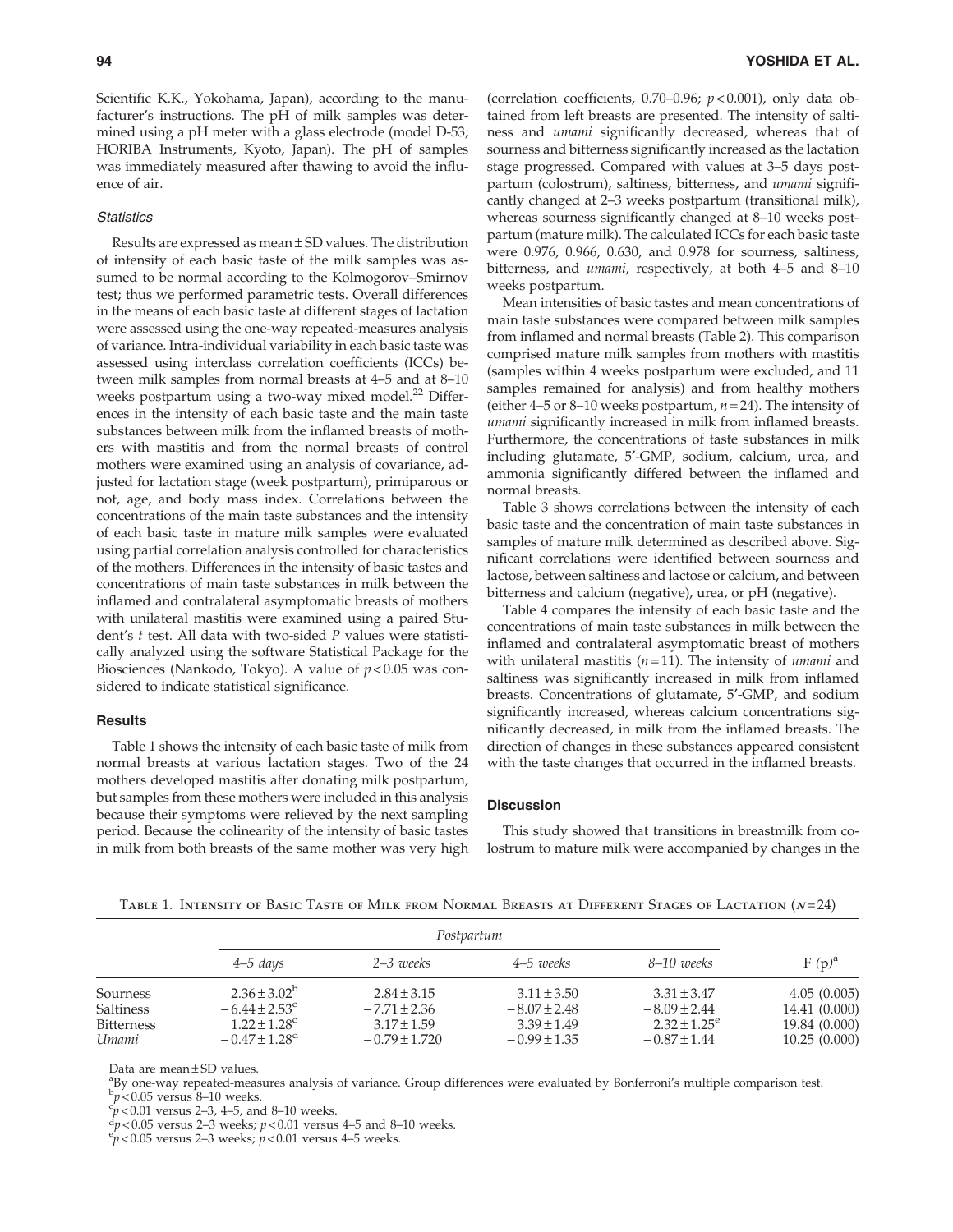# TASTE OF MILK OF BREASTFEEDING MOTHERS WITH MASTITIS 95

|                                         |                  | Inflamed Normal control<br>breasts $(n=11)$ breasts $(n=24)$ | $p^a$              |
|-----------------------------------------|------------------|--------------------------------------------------------------|--------------------|
| Intensity of basic tastes               |                  |                                                              |                    |
| Sourness                                | $4.19 \pm 1.87$  | $3.26 \pm 3.27$                                              | 0.424              |
| Saltiness                               | $-7.93 \pm 1.29$ | $-8.09 \pm 2.44$                                             | 0.784              |
| <b>Bitterness</b>                       | $2.17 \pm 1.01$  | $2.32 \pm 1.25$                                              | 0.676              |
| Umami                                   | $0.42 \pm 0.87$  | $-0.87 \pm 1.44$                                             | $0.012^b$          |
| Concentrations of main taste substances |                  |                                                              |                    |
| Lactose $(mmol/L)$                      | $140 \pm 19$     | $152 \pm 20$                                                 | 0.268              |
| Glutamate $(\mu mol/L)$                 | $23.7 \pm 11.2$  | $16.1 \pm 4.5$                                               | $0.012^{b}$        |
| $5'$ -GMP ( $\mu$ mol/L)                | $10.1 \pm 5.0$   | $5.1 \pm 5.4$                                                | $0.025^{\rm b}$    |
| Sodium $(\mu mol/L)$                    | $11.5 \pm 8.5$   | $5.8 \pm 2.6$                                                | 0.007 <sup>c</sup> |
| Calcium $(\mu mol/L)$                   | $6.2 \pm 1.0$    | $7.5 \pm 1.0$                                                | $0.012^{b}$        |
| Urea $(\mu \text{mol/L})$               | $59.0 \pm 17.8$  | $43.6 \pm 12.1$                                              | 0.010 <sup>c</sup> |
| Ammonia $(\mu \text{mol/L})$            | $4.3 \pm 2.9$    | $1.8 \pm 1.0$                                                | 0.001 <sup>c</sup> |
| pH                                      | $6.69 \pm 0.21$  | $6.56 \pm 0.23$                                              | 0.146              |

Data are mean $\pm$ SD values.

<sup>a</sup> Analysis of covariance, adjusted for stage of lactation (weeks postpartum), primiparous or not, age, and body mass index.

 $p < 0.05$ ,  $p < 0.01$ .

5¢-GMP, 5¢-guanosine monophosphate.

taste of milk, in which saltiness and umami decreased and bitterness and sourness increased. These changes in basic tastes are thought to result from changes in composition as colostrum progresses to mature milk.<sup>23,24</sup> Furthermore, the taste of milk is somewhat affected by flavors derived from individual dietary preferences before lactation<sup>25</sup> and might be influenced by demographic factors because parity and the body mass index of breastfeeding mothers reportedly influenced the composition of milk.<sup>26</sup> However, although the intensity of each basic taste varied widely among breastfeeding mothers, day-to-day variations in sourness, saltiness, and umami were considerably smaller in milk from one mother, compared with inter-mother variations, according to the remarkably high ICCs of successive values for these tastes in each mother  $( > 0.95)$ . Bitterness was the exception, as it had a relatively low ICC and might have a relatively changeable

Table 3. Correlations Between Concentrations of Main Taste Substances and Intensity of Each BASIC TASTE IN SAMPLES OF MATURE MILK  $(N=35)$ 

|           | Sourness        | <i>Saltiness</i> | <i>Bitterness</i>     | Umami    |
|-----------|-----------------|------------------|-----------------------|----------|
| Lactose   | $0.556^{\rm b}$ | $0.376^{\rm a}$  | $-0.338$              | 0.032    |
| Glutamate | 0.024           | 0.276            | $-0.04$               | 0.157    |
| $5'$ -GMP | 0.269           | 0.029            | $-0.017$              | 0.076    |
| Sodium    | 0.121           | $-0.205$         | $-0.152$              | $-0.108$ |
| Calcium   | 0.065           | $0.518^{b}$      | $-0.391$ <sup>a</sup> | 0.127    |
| Urea      | 0.258           | 0.044            | $0.364^{\rm a}$       | $-0.275$ |
| pH        | 0.08            | $-0.046$         | $-0.476^{\rm b}$      | $-0.041$ |

Values are partial correlation coefficients controlled for mastitis, stage of lactation (weeks postpartum), primiparous or not, age, and body mass index.<br> $a_p < 0.05$ ,  $b_p < 0.01$ .

5¢-GMP, 5¢-guanosine monophosphate.

Table 4. Comparisons of Intensity of Basic Tastes and Concentrations of Main Taste Substances in Milk from Inflamed and Contralateral Asymptomatic BREASTS OF MOTHERS WITH UNILATERAL MASTITIS  $(N=11)$ 

|                             | Inflamed<br><i>breasts</i> | Asymptomatic<br><i>breasts</i> | $p^a$           |
|-----------------------------|----------------------------|--------------------------------|-----------------|
| Intensity of basic tastes   |                            |                                |                 |
| Sourness                    | $3.98 \pm 1.88$            | $4.43 \pm 2.43$                | 0.071           |
| <b>Saltiness</b>            | $-7.84 \pm 1.18$           | $-8.34 \pm 1.07$               | $0.016^{\rm b}$ |
| <b>Bitterness</b>           | $2.43 \pm 0.84$            | $2.21 \pm 0.99$                | 0.451           |
| l Imami                     | $0.45 \pm 0.88$            | $0.26 \pm 0.82$                | $0.002^{\circ}$ |
| Main taste substances       |                            |                                |                 |
| Lactose $(mmol/L)$          | $140 \pm 19$               | $149 \pm 22$                   | 0.124           |
| Glutamate $(\mu mol/L)$     | $27.1 \pm 6.7$             | $21.9 \pm 9.1$                 | $0.025^{b}$     |
| 5'-GMP $(\mu \text{mol/L})$ | $9.6 \pm 5.6$              | $5.3 \pm 5.1$                  | $0.040^{b}$     |
| Sodium $(mmol/L)$           | $10.7 \pm 6.3$             | $6.1 \pm 2.9$                  | $0.010^{b}$     |
| Calcium $(mmol/L)$          | $6.5 \pm 1.3$              | $7.0 \pm 1.3$                  | $0.038^{b}$     |
| Urea $(\mu \text{mol/L})$   | $66.6 \pm 20.3$            | $63.9 \pm 15.5$                | 0.388           |
| Ammonia $(\mu mol/L)$       | $4.9 \pm 2.2$              | $3.8 \pm 1.7$                  | 0.251           |
| рH                          | $6.63 \pm 0.20$            | $6.61 \pm 0.21$                | 0.298           |

Data are mean ± SD values.

 $By$  paired Student's  $t$  test.

 $p < 0.05$ ,  $c_p < 0.01$ .

5¢-GMP, 5¢-guanosine monophosphate.

nature. These findings indicated that the taste of breastmilk from breastfeeding mothers is unique and distinctive.

We initially compared the taste of milk between the normal breasts of control mothers and the inflamed breasts of mothers with mastitis to identify specific milk tastes in the latter. We found that umami was increased in milk from inflamed breasts. We then compared the taste of milk between the inflamed and contralateral asymptomatic breasts of mothers with unilateral mastitis. Although the asymptomatic breasts of mothers with unilateral mastitis might not be completely healthy because of the presence of subclinical inflammation, $27,28$  their inclusion helped to control for the influences of confounding factors. Saltiness and umami increased in the inflammatory breasts. Therefore, the insignificant finding of saltiness in the former comparison was probably due to a relatively wide distribution of the intensity of saltiness in milk among breastfeeding women. Therefore, we concluded that the intensity of both umami and saltiness significantly increased in milk from the inflamed breasts of mothers with mastitis.

The concentrations of several taste substances were altered in milk from inflamed breasts and were probably linked to reduced secretory activities of mammary cells and increased breast tissue permeability during mastitis.<sup>6,7,29</sup> The concentration of sodium in milk is about  $1/10^{th}$  of that in serum, and thus increased breast tissue permeability elicits the transudation of serum sodium into the milk spaces.<sup>6</sup> Reduced secretory activities result in a decline in lactose synthesis, and lactose is the osmotically dominant component in human milk. Thus, a decline in lactose content would cause a lower volume of milk, which might lead to other substances such as glutamate, 5¢-GMP, urea, and ammonia becoming more concentrated in the milk space. In contrast, calcium concentrations significantly decreased in milk from inflamed breasts. The concentration of total calcium is much higher in milk than that in serum, and if the amount of diffusible calcium is also higher in milk, it is likely to pass through the blood–milk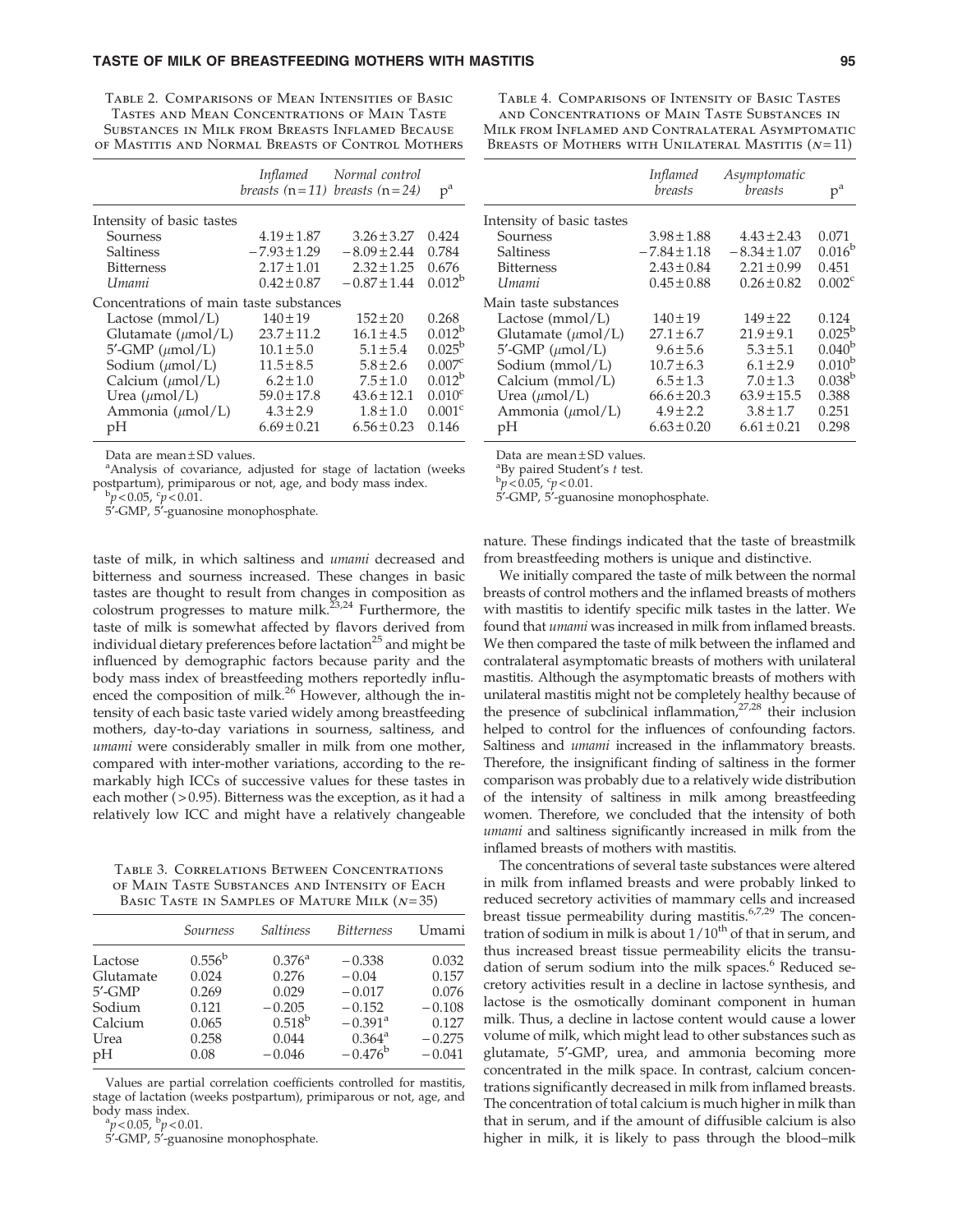barrier. Furthermore, as most calcium in milk is associated with milk proteins, including casein, reduced synthesis of milk protein due to mastitis could explain the decreased calcium content.29 Loss of lactose is one major change that reportedly occurs in the composition of milk during mastitis.<sup>7,10,11</sup> However, we only detected a trend for a decline in the lactose content of milk from inflamed breasts. A decline in lactose synthesis will result in a lower volume of milk rather than a lower concentration of lactose in the milk. Furthermore, a relatively wide interindividual distribution and a small reduction rate in lactose  $(<10\%$  of total content) due to  $\text{mastitis}^{10,11}$  might mask a significant difference.

Increases in the factors that cause umami (glutamate and 5¢-GMP) or sodium content were probably associated with an increase in umami or saltiness of milk from inflamed breasts, respectively. However, such correlations were not found in mature milk samples. Furthermore, several significant relationships somewhat differed from our expectations. For example, saltiness correlated with lactose and calcium and not with sodium content. The intensity of saltiness in milk might principally depend on the sodium content but might also be somewhat affected by other substances, including lactose. However, the concentration and distribution of lactose were much higher and wider than those of sodium, and thus the influence of lactose on saltiness was easily detected in milk samples from different mothers.

Human infants are thought to have very keen taste abilities,<sup>30</sup> and they are probably very sensitive to subtle changes in the taste of breastmilk. Infants could be aware of an increase in saltiness in milk, but this might not be the main reason why they refuse to suckle because they have a relatively wide tolerance of saltiness.<sup>31</sup> Taste changes in milk might be more complicated during mastitis because both umami and saltiness seem to increase. Umami is basically an agreeable taste, and adding glutamate to bovine milk formula for feeding infants increases the degree of satisfaction.<sup>32</sup> However, umami is agreeable only within a relatively narrow concentration range, $33$  and infants might dislike milk with an intensity of umami taste that exceeds their tolerance range. However, an unusual taste of milk during mastitis might not be the main reason for refusing the breast because infants often refuse to suckle both the inflamed and asymptomatic breasts of mothers with unilateral mastitis. One infant was reported to readily accept expressed breastmilk after refusing the breast of a mother with a herpes zoster infection in the T4 dermatome, and the authors speculated that a change in odor or skin texture of the breasts might have been the main cause.<sup>34</sup> We suggest that the ammonia content significantly increases in breasts with inflammation due to mastitis, and infants might be sensitive to a change in the odor of milk during mastitis. The perception of an ammonia odor in milk seems a reasonable explanation for refusing to suckle.

Finally, several limitations of the present study warrant discussion. First, because of the wide interindividual variations in most variables, the sample size was too small to reach accurate conclusions. Second, we could not determine overall milk tastes because we could not evaluate sweetness. Third, we only predicted specific milk tastes during mastitis. A prospective study is needed to confirm that the taste of milk is altered by mastitis. Fourth, our discussion was based on the hypothesis that the intensity of each basic taste evaluated by the sensor is absolutely correct. However, that the measured

intensities of each basic taste actually correspond with the actual taste sensation experienced by infants is not absolutely guaranteed, and thus our discussions can only be speculative.

To our knowledge, this is the first study to objectively compare the taste of milk from breastfeeding mothers with or without mastitis. The results suggested an increase in *umami* and saltiness in milk from inflamed breasts, which might have resulted from an increased content in factors associated with umami and sodium. These specific taste changes might be associated with infants refusing to suckle from breasts with mastitis. However, a prospective study should validate our conclusions and include an evaluation of sweetness. A better understanding of specific tastes of milk from breastfeeding mothers with mastitis might help to predict infant suckling behavior and thus provide a benefit for such women.

#### Acknowledgments

This study was supported by Grant-in-Aid for Scientific Research number 23792633 from the Japan Society for the Promotion of Science. The authors thank Ito Toshihiko at the Department of Biological Resource Sciences, Akita Prefectural University, for measuring concentrations of free amino acids and nucleotides in milk.

#### Disclosure Statement

No competing financial interests exist.

#### References

- 1. Academy of Breastfeeding Medicine Protocol Committee. ABM clinical protocol #4: Mastitis. Revision, May 2008. Breastfeed Med 2008;3:177–180.
- 2. Foxman B, D'Arcy H, Gillespie B, et al. Lactation mastitis: Occurrence and medical management among 946 breastfeeding women in the United States. Am J Epidemiol 2002;155: 103–114.
- 3. Marshall BR, Hepper JK, Zirbel CC. Sporadic puerperal mastitis. An infection that need not interrupt lactation. JAMA 1975;233:1377–1379.
- 4. Spencer JP. Management of mastitis in breastfeeding women. Am Fam Physician 2008;78:727–731.
- 5. Prachniak GK. Common breastfeeding problems. Obstet Gynecol Clin North Am 2002;29:77–88.
- 6. Nguyen DA, Neville MC. Tight junction regulation in the mammary gland. J Mammary Gland Biol Neoplasia 1998;3:233– 246.
- 7. Ramadan MA, Salah MM, Eid SZ. The effect of breast infection on the composition of human milk. J Reprod Med 1972;9:84–87.
- 8. Conner AE. Elevated levels of sodium and chloride in milk from mastitic breast. Pediatrics 1979;63:910–911.
- 9. Prosser CG, Hartmann PE. Comparison of mammary gland function during the ovulatory menstrual cycle and acute breast inflammation in women. Aust J Exp Biol Med Sci 1983; 61:277–286.
- 10. Fetherston CM, Lai CT, Hartmann PE. Relationships between symptoms and changes in breast physiology during lactation mastitis. Breastfeed Med 2006;1:136–145.
- 11. Fetherston CM, Lai CT, Mitoulas LR, et al. Excretion of lactose in urine as a measure of increased permeability of the lactating breast during inflammation. Acta Obstet Gynecol Scand 2006;85:20–25.